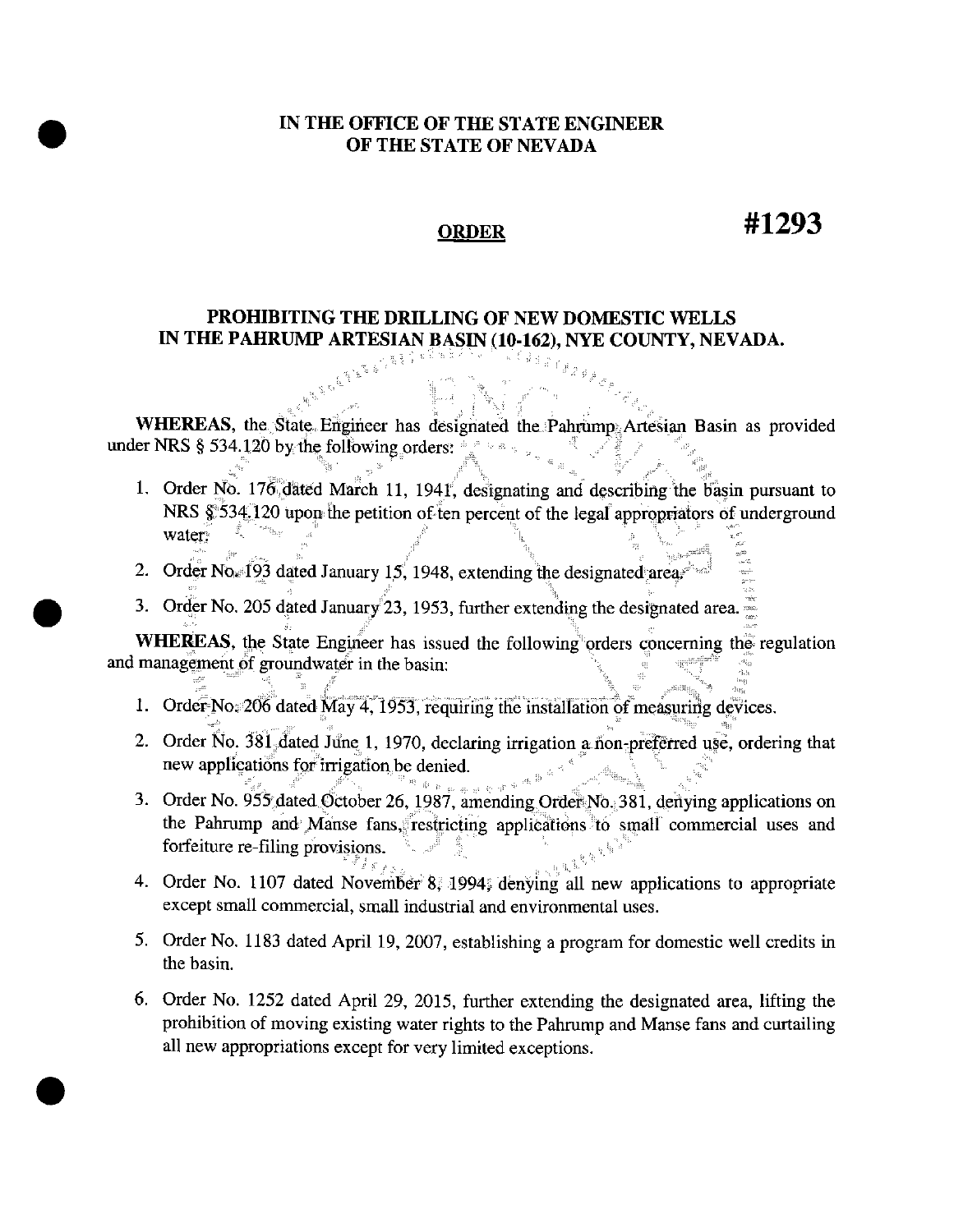Order No. 1293 Page 2

**WHEREAS**, the State Engineer makes the following additional findings and conclusions in support of this Order:

- 1. The State Engineer estimates that the perennial yield of the Pahrump Artesian Basin is 20,000 acre-feet annually.<sup>1</sup>
- 2. The committed rights in the form of permits and certificates to the use of groundwater in the basin are approximately 59,175 acre-feet. This amount does not include the amount allowed to be withdrawn by existing domestic wells.<sup>2</sup>
- 3. A "domestic well" is a well used for culinary and household purposes directly related to a single-family dwelling, including without limitation, the watering of a family garden and lawn and the watering of livestock and any other domestic animals or household pets, if the amount of water drawn does not exceed 2 acre-feet per year. (NRS §§ 534.013 and 534.180).
- 医弗里尔氏染血症 4. There are approximately 11,280 existing domestic wells drilled in the Pahrump Artesian Basin. Pursuant to NRS § 534.180, domestic wells are exempt from the permitting requirements of NRS Chapters 533 and 534. having the legal right to withdraw up to 2 acre-feet annually. Thus, in the Pahrump Artesian Basin, the ability of existing domestic wells to withdraw up to 2 acre-feet annually exceeds the perennial yield by domestic wells alone. $3$
- 5. The existing domestic wells in the Pahrump Artesian Basin constitutes the greatest proliferation and density of domestic wells in the state. The density of existing domestic wells ranges from 1 up to 469 wells per square mile. The State Engineer has determined that pumping by domestic wells has the potential to be the largest use of groundwater in the basin.<sup>4</sup>
- 6. In addition to existing domestic wells, there is potential for up to 8,000 new domestic wells to be drilled on existing parcels for which no domestic well currently exists. Consequently, the drilling of up to 8,000 new domestic wells, represents the legal right to withdraw up to an additional 16,000 acre-feet of groundwater by those new domestic **CHIS** Property of the Contract of the Contract of the Contract of the Contract of the Contract of the Contract of the Contract of the Contract of the Contract of the Contract of the Contract of the Contract of the Contrac wells<sup>5</sup>

<sup>&</sup>lt;sup>1</sup> Nevada Division of Water Resources' Water Rights Database, Hydrographic Basin Summary, Pahrump Artesian Basin (162), accessed December 19, 2017, official records in the Office of the State Engineer, available at http://water.nv.gov/undergroundactive.aspx; State Engineer's Order 1252.

 $^{2}$  Id.

<sup>&</sup>lt;sup>3</sup> Nevada Division of Water Resources' Well Log Database, December 19, 2017, official records in the Office of the State Engineer, available at http://water.nv.gov/welllogquery.aspx.

<sup>&</sup>lt;sup>4</sup> *Id.*; Nye County Water Resources Plan (2004) and Plan Update (2017); Division of Water Resources Groundwater Pumpage Inventories Pahrump Valley Hydrographic Basin 10-162.  $^5$  Id.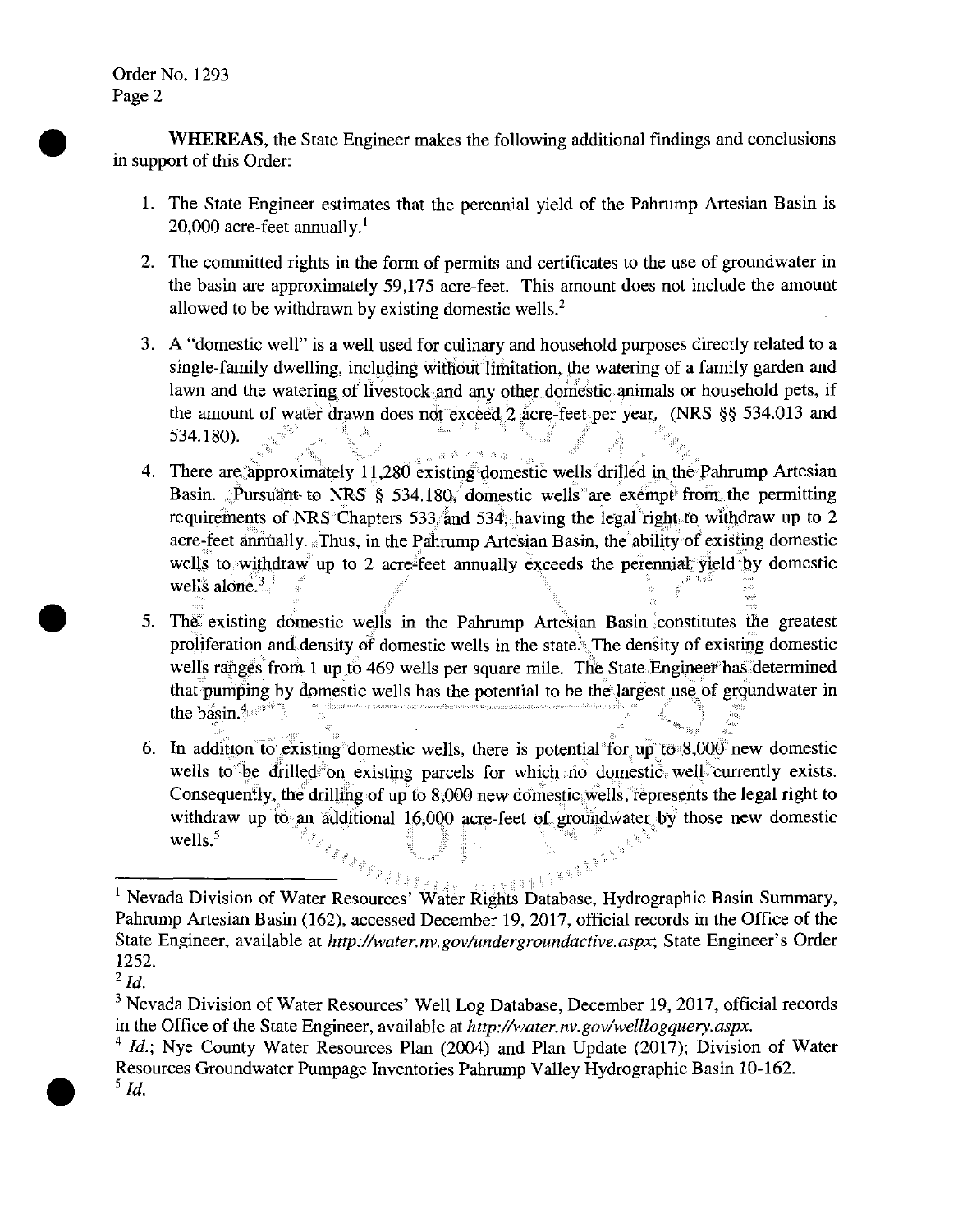Order No. 1293 Page 3

•

•

- 7. In 1993, Senate Bill 19 was passed, which acknowledged a policy of recognizing existing domestic wells as appurtenances to private homes and created a protectable interest in the source of supply to the domestic well. As originally enacted, it applied to counties having a population less than  $400,000$ .<sup>6</sup> Senate Bill 19 was codified in NRS § 533.024(1)(b).
- 8. In 2001, the legislature passed Senate Bill 159, which removed the limitation in NRS § 533.024(1) to counties having a population less than 400,000, making that provision and related provisions applicable statewide. <sup>7</sup>
- 9. In testimony on Senate Bill 159, former State Engineer Michael Turnipseed agreed with Senator Maggie Carlton that a "protectable interest" only occurs after there has been an improvement on the property and a well has been drilled; and that citizens cannot claim a "protectable interest" without anything on the property.
- '", "" { " 10. During the 1999-2000 legislative interim; the Subcommittee to Study Domestic and Municipal<sup>\*</sup>Water Wells and its Technical Advisory Committee convened numerous meetings to study issues related to domestic and municipal wells.<sup>8</sup>
- 11. An issue identified by the Interim Subcommittee was that land division laws under NRS Chapter 278 were problematic because parcel maps and other types, of land division do not: require water rights to be attached to newly created parcels. unlike subdivision approvals. Testimony before the Subcommittee indicated that: many counties enacted ordinances requiring water rights be attached to new parcel creations, but that existing parcels were exempt from that requirement.
- 12. In 1998, Nye County initiated a temporary moratorium on land parceling until the Pahrump Regional Planning Commission could develop an ordinance to be enacted by the County Board of Commissioners. The ordinance ultimately enacted by the Board of Commissioners requires that a person who parcels land in Pahrump Valley is required to deed water-rights to the County for each additional lot that is created through parceling.<sup>9</sup>
- 13. The concern of the finterim Subcommittee regarding parceling land without requiring water rights is typified by the existing condition in the Pahrump Artesian Basin. Although the County Board of Commissioners enacted an ordinance requiring water rights for any new parcels created, the ordinance did not apply to parcels already in existence.

 $6$  Senate Bill 19, Chapter 631, Statues of Nevada 1993.

 $7$  Senate Bill 159, Chapter 85, Statutes of Nevada 2001.

<sup>8</sup> Legislative Counsel Bureau Bulletin No. 01-18, *Domestic and Municipal Water Wells*  (November 2000).

<sup>9</sup>Nye County Water Resources Plan (2004); *and see* current Nye County Code§ 16.28.170 available at

<sup>•</sup> *http://sterlingcodifiers.com/codebooklindex.php?book\_id=648&chapter\_id=71572#s705292.*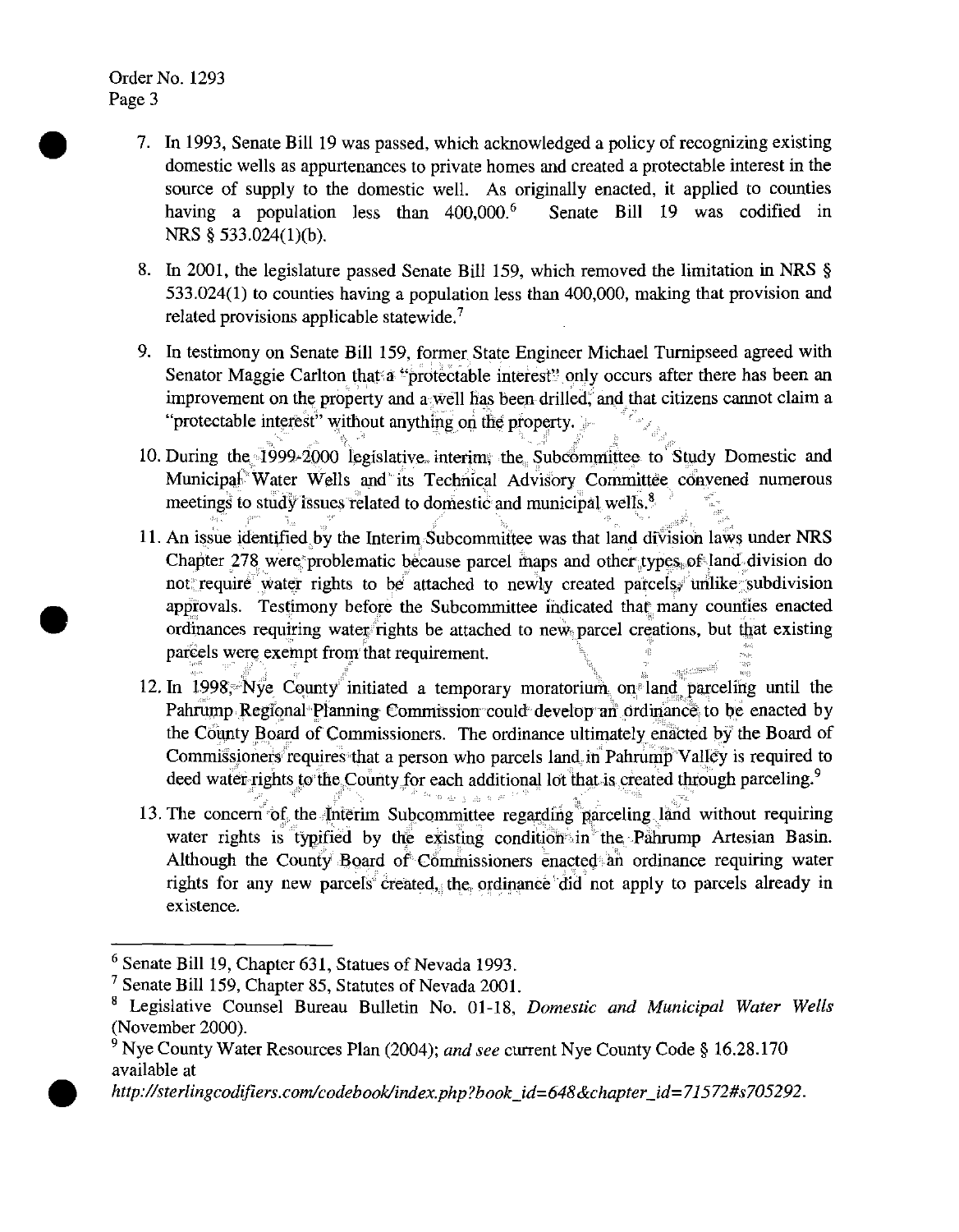•

•

•

- 14. Testimony related to Senate Bill 19 (1993), Senate Bill 159 (2001) and during the 1999- 2000 Interim Subcommittee all confirm that inclusion of the "protectable interest" language in NRS Chapters 533 and 534 was not intended to limit the State Engineer's ability to regulate and manage the Nevada's water resources. <sup>10</sup>
- 15. NRS § 534.120 authorizes the State Engineer to make such rules, regulations and orders deemed essential for the welfare of the area involved in designated groundwater basins when the groundwater basin is being depleted in the judgment of the State Engineer.
- 16. NRS § 534.110(8) provides that in any basin or portion thereof in the state designated by the State Engineer, the State Engineer may restrict drilling of wells in any portion thereof if the State Engineer determines that additional wells would cause an undue interference with existing wells.  $\mathcal{L}^{\text{c}}$
- 17. Historical water<sup>®</sup> level data maintained by the State Engineer and other agencies demonstrate that water fevels on the valley floor have steadily declined since the 1950s. Despite numerous orders by the State Engineer regulating groundwater in the basin, water levels on the valley floor have not stabilized. In addition to declining water levels, issues related to declining water levels in the basin are well-documented, including impacts to springs and land subsidence.<sup>11</sup>
- 18. Overwhelmingly, existing domestic wells are located on the valley floor where water levels are declining. Similarly, any new domestic wells would largely be located on the valley floor.
- 19. In a 2017 update to the Nye County Water Resources Plan, data and maps from the Water Level Management Plan were used to examine the longevity of existing shallow wells, primarily domestic wells; in areas of measure and sustained water table declines. The data and simulations predicted that 438 wells would fail. by 2035; and the number of failed wells would reach 3,085 by 2065. The study did not take into account anticipated increases in future demand; therefore, additional demand created by new domestic wells would be expected to accelerate water level declines and predicted well failures.<sup>12</sup>  $\begin{picture}(150,100) \put(150,100){\line(1,0){100}} \put(150,100){\line(1,0){100}} \put(150,100){\line(1,0){100}} \put(150,100){\line(1,0){100}} \put(150,100){\line(1,0){100}} \put(150,100){\line(1,0){100}} \put(150,100){\line(1,0){100}} \put(150,100){\line(1,0){100}} \put(150,100){\line(1,0){100}} \put(150,10$

<sup>10</sup>*See* fn. 6, 7 and 8, and minutes of testimony related thereto.

<sup>&</sup>lt;sup>11</sup> Nevada Division of Water Resources' Water Level Database, December 19, 2017, official records in the Office of the State Engineer available on-line at records in the Office of the State Engineer, available on-line at *http://water.nv.gov/WaterLevelData.aspx; water level records maintained by the United States Geological Survey;* Harrill, J., *Ground-Water Storage Depletion in Pahrump Valley, Nevada-California* 1962-75, (Department of Conservation and Natural Resources and United States Geological Survey), 1986; *and see also,* fn. *4.* 

<sup>&</sup>lt;sup>12</sup> Nye County Water Resources Plan Update (2017); Klenke, J., Estimated Effects of Water Level Declines in the Pahrump Valley on Water Well Longevity (January 2017).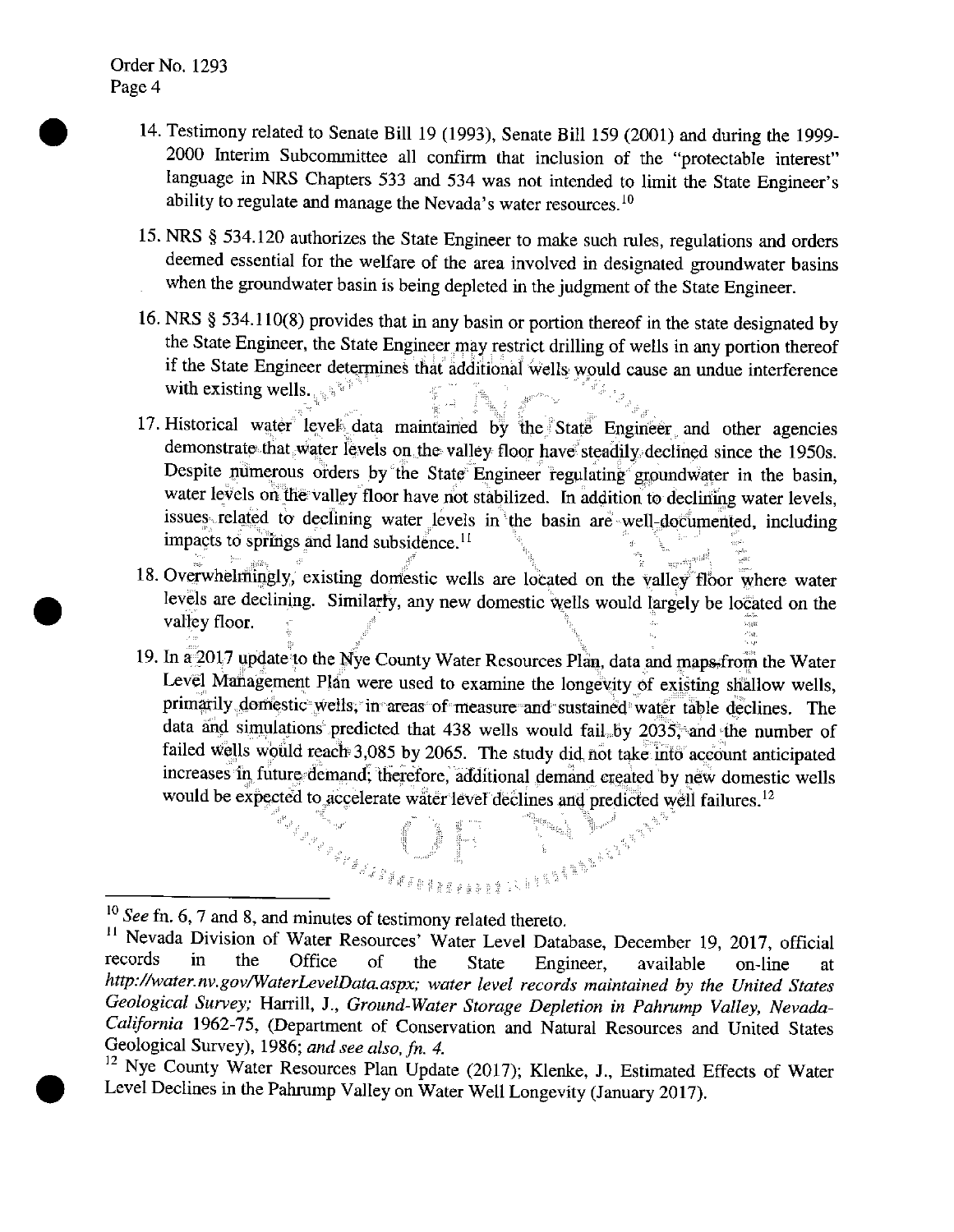•

•

•

- 20. The drilling of up to 8,000 new domestic wells endangers the continued supply of groundwater within the basin, including the supply to existing rights and existing domestic wells.
- 21. The State Engineer has determined from existing water level and other data that the groundwater basin is being depleted, and that this order is essential for the welfare of the area involved.
- 22. Requiring the acquisition and relinquishment of water rights to serve new domestic wells on existing parcels is consistent with Nye County Code§ 16.28.170, which, since 1998, has required water rights for the approval of new parcel maps;
- 23. Similarly, requiring the acquisition of water rights to serve new domestic wells is consistent with the legislature's intent\*expressed in other areas of the law that there must be sufficient water available to grant new appropriative rights of to approve parcel and subdivision maps<sup>\*</sup>intended<sup>\*</sup> to be served by domestic wells. See NRS §§ 533.070; 534.120(e): 278.335 and 278.461.
- 24. Allowing the unrestrained drilling of additional domestic wells in a basin that is already more than two-times overappropriated is inconsistent with the State Engineer's prior orders regulating and restricting appropriative rights in an attempt to stabilize water levels in the basin.
- 25. The Nye County Water Resources Plan adopted in  $2004$  and the update to the Plan in 2017, describe the existing problems posed by the proliferation of domestic wells in Pahrump and the potential consequences of drilling up to  $8,000$  new domestic wells. In December 2017, the Board of the Nye County Water District voted to approve sending a letter to the State Engineer providing support for the State Engineer's issuance of an order requiring relinquishment or dedication of water rights for new domestic wells.  $13$

**NOW THEREFORE**, it is hereby ordered that the drilling of any new domestic well within the Pahrump Artesian Basin is **prohibited**, except that:  $\approx$ 

- 1. Any person proposing to drill a new domestic well must obtain an existing water right in good standing, subject to review of the State Engineer, of not less than 2.0 acre-feet annually and relinquish the water right to serve the domestic well.
- 2. Any entity that has already relinquished sufficient water rights to serve a new domestic well is excepted from this order.
- 3. A domestic well requiring rehabilitation as defined by NAC § 534.189 is hereby excepted.

<sup>&</sup>lt;sup>13</sup> Correspondence from Oscar (Oz) Wichman on behalf of the Nye County Water District to Jason King, December 11, 2016 [sic].